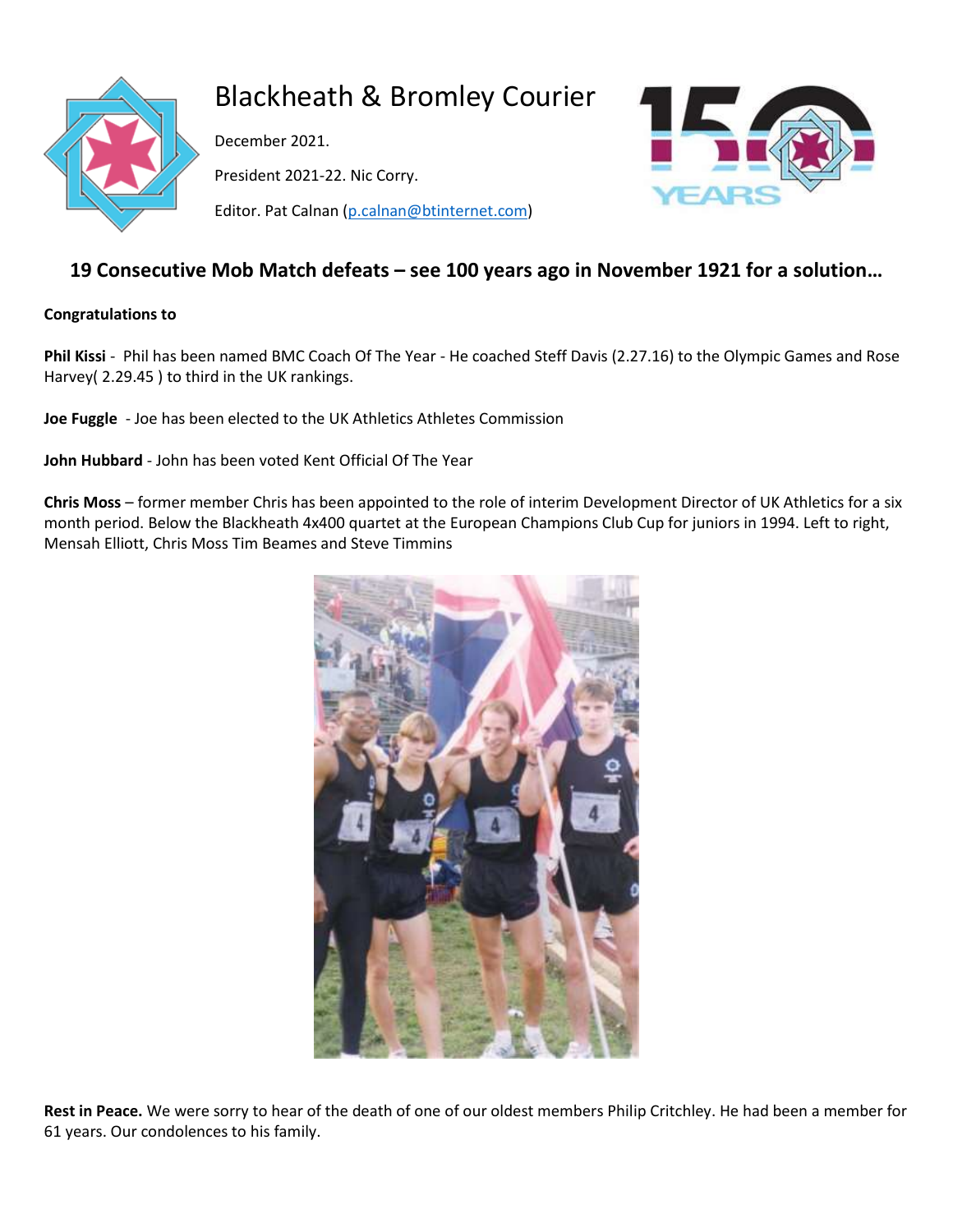## **Wednesday Night Training**

Wednesday Night training, eating and drinking is at Beccehamian Rugby Football Club, Corkscrew Hill, West Wickham BR4 9BB. Open from 6.30. Please communicate Food orders to [dmlawrie162@googlemail.com](mailto:dmlawrie162@googlemail.com) before 6pm on Tuesdays.



**John Turner** has produced a follow up to his book "Hurrah for the Squares Entwined" a collection of extracts from the Club Gazette form 1898 to 1948. The second volume is "The Badge We All Hold Dear" and covers the years 1948 to 1979. Signed copies cost £10 with all profits to the Club.

## **Forthcoming Social Events**

**22/12/21. Wednesday Nighters Christmas Supper**. Beccehamian Rugby Football Club, Corkscrew Hill, West Wickham BR4 9BB. £20. 7.30 for 8. Christmas tie and jeans. Tickets from Gerry Alger.

| Venue                                                                                        | WEDNESDAY NIGHTERS CHRISTMAS<br><b>m Rugby Football Club</b><br><b>Escrew Hill BR4 9BB</b>                                  |
|----------------------------------------------------------------------------------------------|-----------------------------------------------------------------------------------------------------------------------------|
|                                                                                              | Time - 7:30 for 8:00                                                                                                        |
|                                                                                              | $Cost - £20.00$                                                                                                             |
| · Pre Supper Run<br>. Bar Open<br>• Christmas Supper<br>· Songs and Carols<br>$\cdot$ Raffle | <b>Tickets - From Gerry Alger</b><br>At Beccehamian Club on Wednesdays<br>Phone: 07581733132<br>Email: galger@hotmail.co.uk |
| .300 Club Draw<br><b>Dress Code</b><br><b>Christmas Tie and Jeans</b>                        |                                                                                                                             |
| <b>SUPPER - DECEMBER 22ND 2021</b>                                                           |                                                                                                                             |

## **Forthcoming Fixtures.**

## **December**

4/12/21 – Kent Masters Cross Country Championships, Dartford 11/12/21 – SE Inter Counties, Lloyd Park 11/12/21 – SE Masters and Inter Counties Championships, Lloyd Park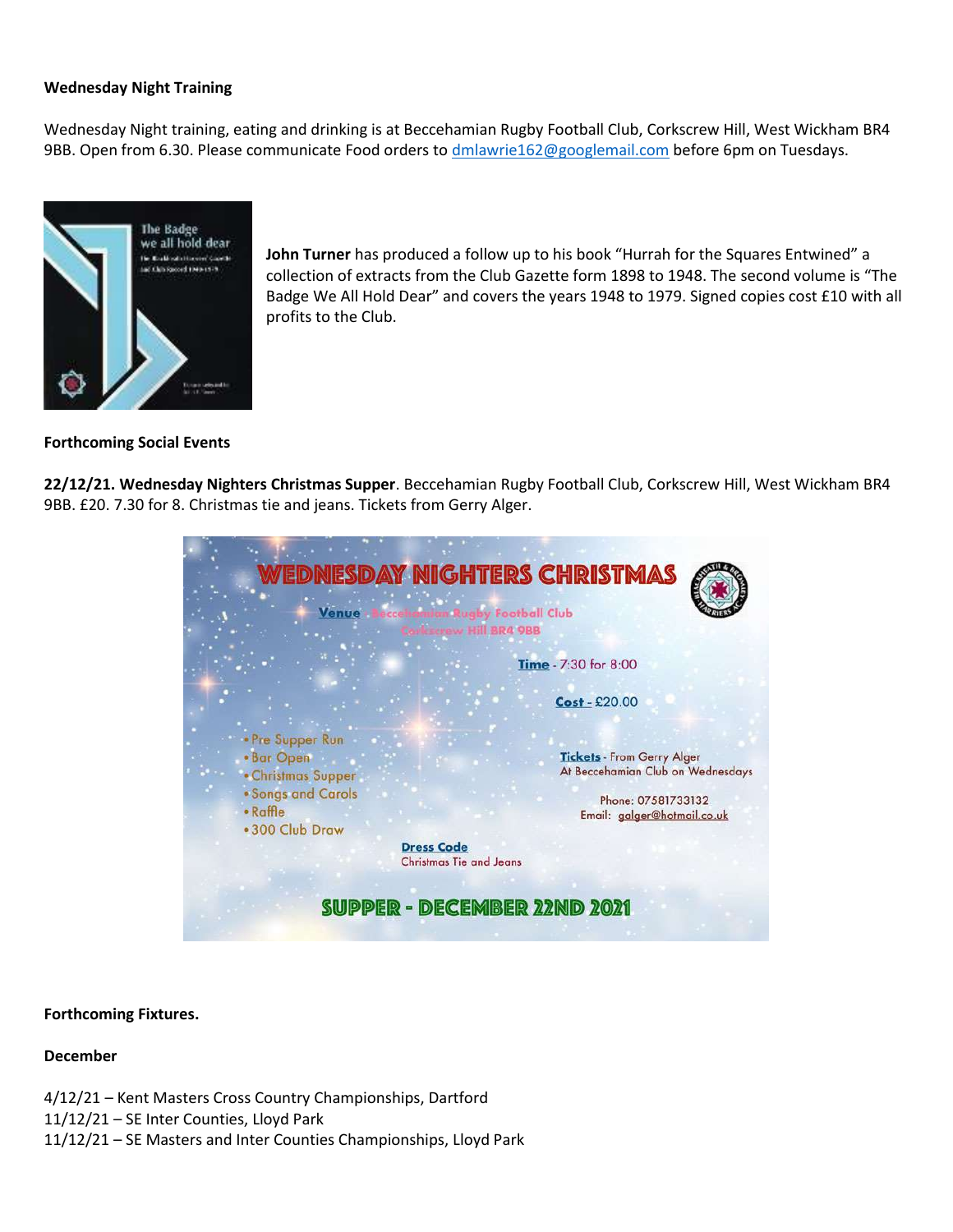18/12/21 – South Of The Thames Senior, Beckenham Place Park.

18-19/12/21 – SEAA Combined Events Championships for Seniors, U20s, U17s and U15s, Lee Valley. Entries close 7/12/21. 19/12/21 – Christmas Yacht Handicap (10.30), Croydon RFC Clubhouse, 35 Addington Road. 26/12/21 – Boxing Day Paperchase, Beccehamian Rugby Football Club, Corkscrew Hill, West Wickham BR4 9BB.

## **January**

8/1/22 – Kent Cross Country Championships, Brands Hatch. 15-16/1/22 – SEAA U17, U15 and U13 Championships, Lee Valley. Entries close 4/1/22. 29/1/22 – SEAA Cross Country Championships, venue still TBA.

## **Results.**

A busy month for some, particularly the youngsters many of whom raced each weekend. Two sets of medals and teams in every race at the England Cross Country Relays, very good. Bromley wins both boys and girls overall titles at the London Borough Championhips and we win both youngsters overall trophies at the Kent League. So from Lydd to Liverpool, from Tallahassee to Tonbridge, from Wimbledon to Waco…

# **2/11/21**

**Exmouth 5.** 35. Bob Minting 38.19.

## **6/11/21**

**English Cross Country Relays, Mansfield. Senior Men.** 60. B&B (Charlie Davis 16.00.85, Angus Harrington 17.08.75, Dan Kennedy 17.59.90, Darren Corneille 20.38.05) 61.47.55. **Senior Women**. 24. B&B "A" (Niamh Bridson Hubbard 9.50.95, Kelsi Cornish 12.12.65, Jessica Keene 11.04.45) 33.08.05, Inc. B&B "B" (Leah Everson 11.20.05, Amy Leach 11.53.15). **Under 20 Men.** 21. B&B (Henry Fisher 9.27.85, Tom Brash 9.16.60, Sam Reardon 9.57.40) 28.41.85. **Under 20 Women**. 11. B&B "A" (Morgan Squibb 9.14.25, Ailbhe Barnes 9.56.15, Isabelle Stoneham 9.45.70) 28.56.10. Inc. B&B "B" (Zakia Mossi 9.45.35). **Under 17 Men**. 19. B&B "A" (Alessio Tutt 9.46.70, Miles Brown 9.52.85, George Shaw 10.00.40) 29.39.95, 32. B&B "B" (Arthur Starvis 10.07.15, Ted Marston 10.13.50, Thomas Sugden 9.57.20) 30.17.85. **Under 17 Women**. 3. B&B "A" (Hannah Clark 9.24.70, Lara Mannes 9.24.50, Fleur Todd Warmoth 8.53.95) 27.43.15, 17. B&B "B" (Kate Price 9.36.95, Olivia Magee Brown 10.07.60, Gabriella Martin 9.52.15) 29.36.70, 24. B&B "C" (Liberty Whyte 9.55.35, Carys Firth 10.10.25, Lily Meers 10.06.30) 30.11.90. **Under 15 Boys**. 12. B&B "A" (Jasper Brooks 6.50.30, Harry Fage 7.11.40, Alexnder Middleton 7.06.10) 21.07.80, 52. B&B "B" (Hendri Verster 7.14.85, Ryan Tran 8.42.75, Josh Healey 7.21.80) 23.19.40. **Under 15 Girls**. 22. B&B "A" (Megan Barlow 7.33.95, Millie May Collins-Smith 8.30.15, Lydia Whitcombe 7.46.25) 23.50.35, 45. B&B "B" (Cristina Gilodi Johnson 7.48.50, Matilda Shilland 8.40.80, Amie Gould 8.35.50) 25.04.35, 55. B&B "C" (Emily Deveney 8.18.45, Francesca Middleton 8.13.65, Molly Shaw 9.15.25) 25.47.35. **Under 13 Boys**. 3. B&B "A" (Alfie Whitelock 7.37.85, Joseph Scanes 7.04.40, Lucas Elmqvist 7.10.65) 21.52.90, 20. B&B "B" (James Shaw 7.34.85, Joseph Hill 7.51.40, Ben O'Grady 7.44.55) 23.10.80. **Under 13 Girls**. 5. B&B "A" (Niamh Stanley 7.51.65, Naimah Mossi 7.48.95, Luciana Smith 7.41.45) 23.22.50, 29. B&B "B" (Charlotte Bloodworth 8.03.60, Lydia Marston 8.51.35, Sophie Fleming 8.25.25) 25.20.20, Inc. B&B "C" (Mariana Caceres 8.58.10, Sophie Tran 8.42.95).

**RunThrough Victoria Park 10km**. 17. Steve Evenden 39.04 (39.03).

**RunThrough Victoria Park Half Marathon**. 181. Gerry Alger 1.54.56 (1.54.26).

**Parkruns. Woodhouse Moor**. 24. Ellie Osmond 19.54. **Greenwich**. 83. Chris Pike 26.23. **Southampton.** 126. Gracie Horton 21.50. **Beckenham Place park**. 4. Luca Ercolani 18.15, 9. Millie Smith 19.09 (1st woman), 11. Clayton Aves 19.17, 14. Chris Tuck 19.45, 22. Alfie Fletcher 20.25, 55. Rod Harrington 22.55, 94. David Beadle 24.48, 107. Iain Swatton 25.33. **Worcester**. 50. Paul Ross-Davies 22.31. **Whitstable**. 168. Claire Springett 28.34. **Medina I.O.W**. 22. Steve Pairman 21.59, 122. Julia Pairman 29.44. **Hoblingwell**. 1. Roger Vilardell 18.12, 2. David Adams 20.02, 7. Austin Adams 21.29, 41. Sally Smith 28.26. **Hilly Fields**. 39. Nick Barber 21.55. **Orpington**. 6. Cameron Kelly-Gordon 20.49 (1st woman), 11. Gregory Firth 21.26. Tonbridge. 82. Mark Ellison 23.06. **Peckham Rye**. 46. James Morris 22.19, 84. John Turner 23.58, 87. Hannah Garcia 24.06, 221. Maz Turner 34.04. **Lullingstone**. 5. Steve Hough 21.52. **Rushmere.** 1. Robert Perry 19.20, 26. Adrian Perry 23.14. **Exmouth**. 58. Bob Minting 23.40. **Bethlem Royal Hospital**. 16. Tim Ayres 22.15, 26. Jason Short 23.19, 45. James Unwin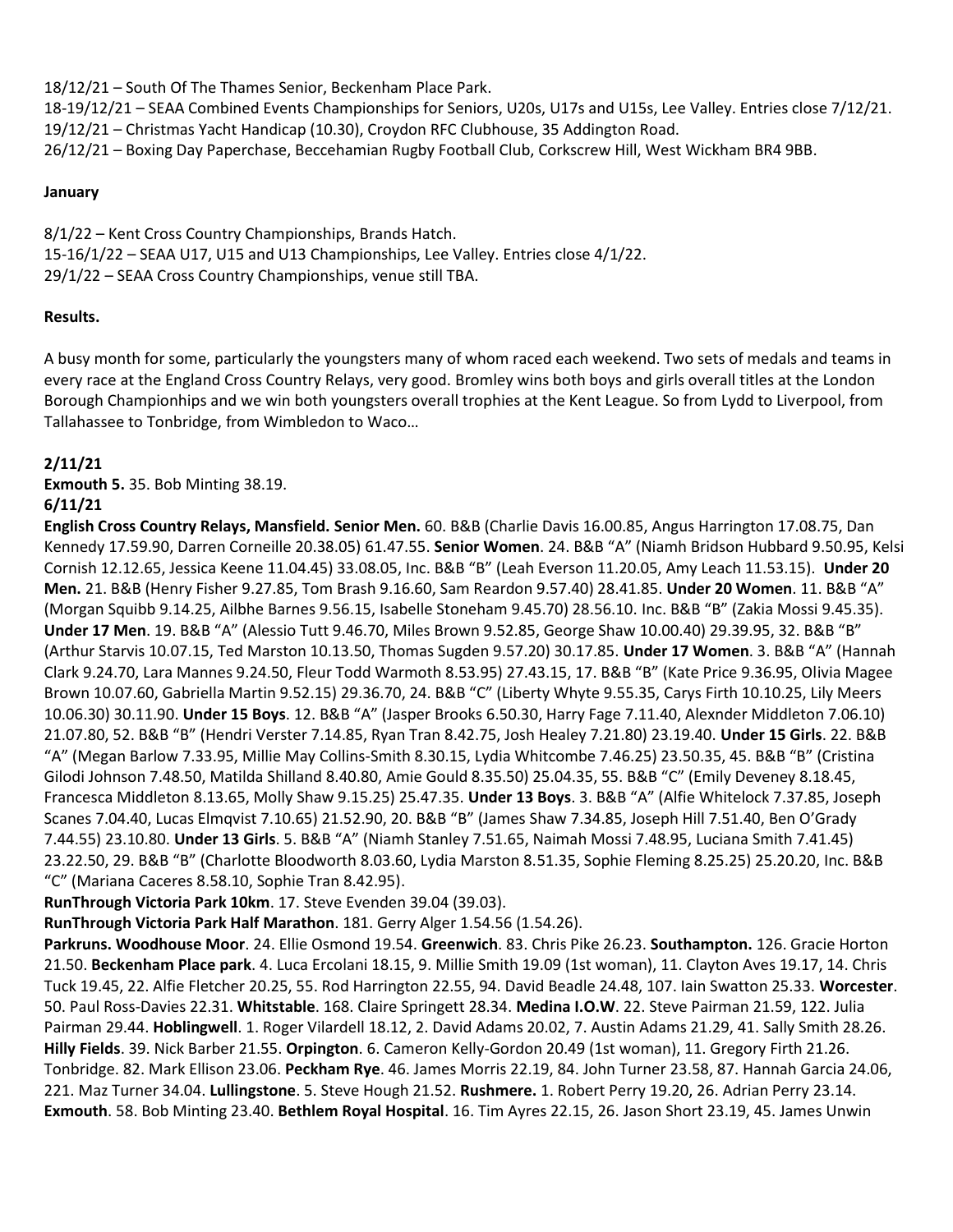25.33. **Great Yarmouth North Beach**. 12. Andy Tucker 25.55. **Swanley**. 93. George Collins 27.30, 100. Zoe Kingsmell 28.23, 113. Andrew Kingsmell 29.47.

# **7/11/21**

**Deal Castle 5**. 178. David Hoben\* 53.24 (53.12).

# **10/11/21**

**RunThrough Chase The Moon, Olympic Park 10km**. 14. Darren Corneille 39.10.

**12/11/21**

**NCAAA Div 1 South Central Regionals, Waco, TX, USA. Senior Men**. 41. Declan Neary 32.20, 84. Lewis Mills 33.24. **Senior Women.** 6. Katy Ann McDonald 20.55.

# **13/11/21**

**Chiltern League including British Athletics Cross Challenge, Milton Keynes. Senior Women.** 11. Pippa Woolven\* 20.38, 15. Niamh Bridson Hubbard 20.54.

**Kent League, Danson Park. Senior Women**. 5. Jessica Keene 30.41, 16. Jennie Butler 32.14, 22. Ashley Pearson 32.38, 24. Amy Leach 32.59. Teams. 3. B&B 43. **M70**. 2. Paul Ross Davies 23.09. **Under 20 Men**. 6. Callum Horton 18.23. **Under 20 Women**. 2. Isabelle Stoneham 17.30, 6. Ailbhe Barnes 18.23. **Under 17 Men**. 4. George Shaw 16.48, 6. Alessio Tutt 16.59, 7. Miles Brown 17.11, 12. Thomas Sugden 17.41, 13. Ted Marston 17.43, 18. Matthew Smith 18.08. Teams. 1. B&B 17. **Under 17 Women.** 2. Hannah Clark 17.43, 3. Cameron Kelly Gordon 18.06, 5. Carys Firth 18.16, 9. Olivia Magee Brown 18.29, 13. Liberty Whyte 18.56, 23. Olivia Wauters 21.18. Teams. 1. B&B 10. **Under 15 Boys**. 4. Jasper Brooks 14.01, 7. Alexander Middleton 14.20, 8. Joshua Healey 14.23, 12. Hendri Verster 14.57, 13. Mark Constable 14.59, 15. Franco Hillier 15.10, 29. Tane Chambers 16.10. Teams. 1. B&B 19. **Under 15 Girls**. 2. Megan Barlow 15.26, 4. Lydia Witcombe 15.34, 11. Amber Cockburn 16.22, 15. Jessica Kelly 16.39, 16. Francesca Middleton 16.42, 19. Isla Spink 17.06, 22. Matilda Shilland 17.25, 26. Eva Chambers 17.45, 31. Molly Shaw 18.02, 37. Eliz Saoik 19.05, 39. Islay Pearson 19.57. Teams. 1. B&B 17. **Under 13 Boys**. 1. Lucas Elmqvist 10.06, 2. Joseph Scanes 10.07, 6. James Shaw 10.46, 17. Alfie Whitelock 11.07, 19. Benjamin O'Grady 11.12, 33. Samuel Barlow 11.53, 35.William Spurle 11.54, 40. Oliver Ward 12.21, 49. Jacob D'Cruze Howarth 12.46, 52. Isaac Evans 13.08, 60. Jose Pedro Candia 13.33. Teams. 1. B&B 9. **Under 13 Girls**. 2. Luciana Smith 11.16, 11. Lily Bridgeman 12.07, 15. Leah Kyriacou 12.19, 16. Lydia Marston 12.26, 18. Beth Regan 12.31, 19. Rowan Pearson 12.32, 21. Angelina Mernaka 12.33, 23. Sopie Tran 12.49, 34. Abbie Lee 13.55, 35. Abigail Williams 13.59. Teams. 3. B&B 28.

**OpenTrack Surrey Mens League Div One, Wimbledon Common**. 13. Ross Braden 27.24.

**Birmingham League, Crewe. Senior Men.** 4. Charlie Davis 30.09, 193. Joshua Dowling 36.13.

**Midland Womens League, Crewe. Senior Women**. 13. Maddie Matrolonardo 25.31.

**Start Fitness Metropolitan League, Welwyn Garden City. Senior women**. 12 Carole Coulon (W45) 31.04.

**EDF Lydd 10km**. 45. Austin Adams 45.36 (45.25).

**Enfield Open 7 Walk**. 20. David Hoben\* 84.59

**Parkruns. Bromley**. 1. Micah Evans 16:29, 5. David Adams 17.43, 7. Robert Perry 17.58, 8. Gareth Evans 18.06, 11. Tim Ayres 18.34, 38. Nick Barber 20.41, 66. Robert Whyte 21.47, 69. Adrian Perry 21.59, 98. James Unwin 23.15, 127. Alex Pope 24.16, 257. Graham Coates 27.16, 264. Bernard Wilson 27.27, 271. Sally Smith 27.43, 390. Neil Ives 32.12. **Bexley.** 6. Darren Corneille 19.45. **Beckenham Place park**. 2. Luca Ercolani 18.07, 4. Clayton Aves 19.42, 29. Rod Harrington 22.36, 64. Iain Swatton 24.48, 65. Ian Montgomery 24.49. **Riddlesdown**. 75. Anne Cilia 32.13. **Hoblingwell**. 1. Roger Vilardell 18.19. **Dulwich**. 96. James Morris 21.55. **Orpington**. 130. Karen Desborough 34.29. **Tooting Common**. 39. Ross Braden 21.15. **Exmouth**. 66. Bob Minting 23.44. **Foots Cray Meadows**. 19. John Turner 25.42, 49. Maz Turner 36.23, 50. Zoe Kingsmell 36.24. **Zuiderpark**. 6. Mike Simms 22.15. **Sutcliffe park**. 141. Mick Keene 31.34. **14/11/21**

**Mob Match v Orion, West Wickham**. 5. Gareth Evans 50.19, 6. Fintan Parkinson 50.55, 7. Ian Firla 51.12, 9. Darren Corneille 51.51, 12. Carole Coulon 53.24, 15. Elaine Rayner 54.53, 17. Steve Evenden 55.18, 18. Steve Hough 55.27, 20. Nick Kinsey 56.51, 21. Jason Meers 57.01, 24. Matt Bullen 57.59, 25. Steve Pairman 58.13, 26. Matthew Maddocks 58.16, 28. Paul Kerekgyarto 59.52, 30. David Beadle 61.55, 32. Robert Whyte 62.43, 35. Luigi Arcuri 63.25, 37. Rod Harrington 64.28, 40. Mark Ellison 66.15, 43. Chris Pike 68.33, 45. David Leal 70.52, 47. John Turner 73.15, 49. Jim Phelan 79.39. DNF. Roger Villardel. **Match**. 1. Orion Harriers 429, 2. Blackheath & Bromley HAC 477. **Veterans Match**. 1. B&B 211, 2. Orion 331. **Club 7.5 Mile Championships. Men**. 1. Gareth Evans, 2. Fintan Parkinson, 3. Ian Firla. **Women**. 1. Carole Coulon, 2. Elaine Rayner. **Handicap**. 1. Steve Hough, 2. Darren Corneille, 3. Luigi Arcuri. **Bennett Cup after 4 events**. 1. Gareth Evans 76, 2. Chris Pike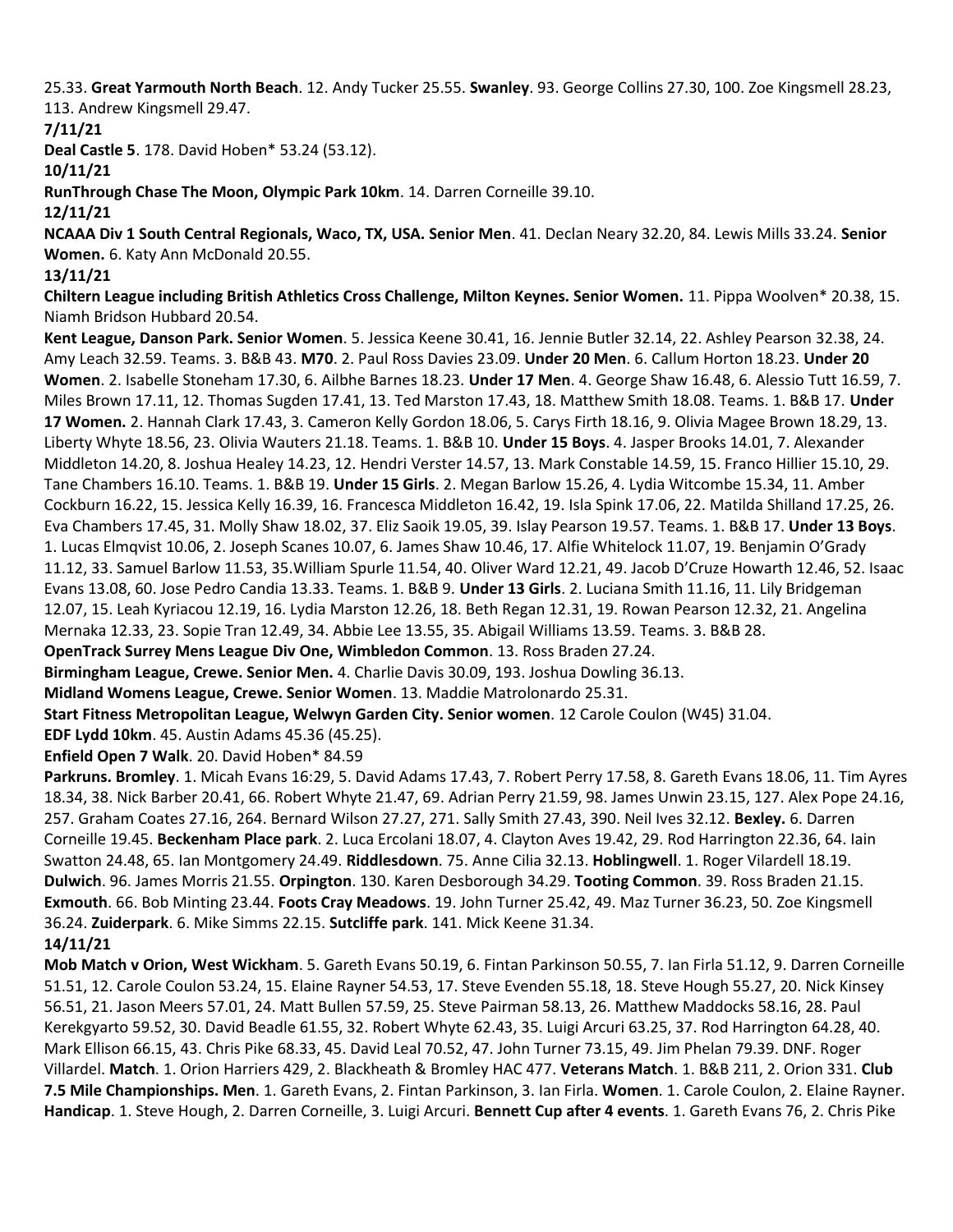74, 3. Jason Meers 71, 4. Steve Pairman 70, 5. Steve Hough 65, 6. Steve Evnden 61, 7. Darren Corneille 59, 8. Andy Tucker 54, 9. Matt Bullen 53, 10. Jennie Butler 51.

# **20/11/21**

**London Championships, Parliament Hill. Senior Men.** 51. Micah Evans 38.50, 61. Dan Kennedy 39.35, 158. Darren Corneille 43.20, 223. Blair Wilson 45.07, 265. Chris Tuck 46.53, 281. Tim Ayres 47.28. Teams. 15. B&B 493. **Senior Women.** 12. Jessica Keene 23.15, 28. Isabelle Stoneham 24.11, 61. Kelsi Cornish 25.29, 68. Ashley Pearson 25.47. Teams. 9. B&B 168. **London Youth Games, Parliament Hill. Under 17 Men**. 13. Ted Marston 17.41, 15. Matthew Smith 17.46, 16. George Shaw 17.51, 17. Thomas Sugden 17.54, 18. Alessio Tutt 17.55, 34. Arthur Starvis 18.30. Teams. 2. Bromley 44. **Under 17 Women**. 2. Lara Mannes 11.47, 4. Hannah Clark 12.03, 5. Gabriella Martin 12.08, 8. Liberty Whyte 12.15, 9. Kate Price 12.22, Camron Kelly Gordon 12.24, 13. Olivia Magee Brown 12.34, 18. Carys Firth 12.42, 20. Lily Meers 12.57, 44. Cara Gould 13.42, 52. Amelie Willars 14.01, 76. Sophie Lee 15.19. Teams. 1. Bromley 17. **Under 15 Boys**. 4. Alexander Middleton 10.43, 8. Jasper Brooks 10.53, 11. Joshua Healey 11.01, 26. Harry Fage 17.22, 31. Franco Hillier 11.28, 52. Hendri Verster 11.46, 90. Jed Starvis 12.18, 133. Tane Chambers 13.01, 160. Ryan Tran 14.14. Teams. 1. Bromley 23. **Under 15 Girls**. 5. Megan Slattery 7.45, 9. Megan Barlow 8.04, 10. Lydia Witcombe 8.09, 27. Lara Tunali-Flynn 8.25, 30. Isla Spink 8.27, 32. Cristina Gilodi-Johnson 8.28, 34. Francesca Middleton 8.31, 50. Tallulah Ndikanwu 8.44, 51. Amie Gould 8.45, 57. Emily Deveney 8.48, 60. Matilda Shilland 8.53, 87. Eva Chambers 9.09, 120. Erin Simpson 9.45. Teams. 1. Bromley 24. **Under 13 Boys**. 1. Joseph Scanes 7.13, 24. James Shaw 7.54, 26. Matias Caceres 7.54, 33. Alfie Whitelock 8.05, 38. Joseph Hill 8.08, 56. Benjamin O'Grady 8.19, 110. Oliver Ward 8.56, 139. Liam Hough 9.18, 181. Isaac Evans 10.05. Teams. 5. Bromley 51. **Under 13 Girls**. 3. Luciana Smith 8.06, 6. Naimah Mossi 8.21, 10. Niamh Stanley 8.26, 15. Isobel Pauling 8.35, 18. Sophie Fleming 8.42, 24. Elizabeth Regan 8.54, 37. Sophie Tran 9.06, 44. Hissah Al Faisal 9.11, 48. Lydia Marston 9.13, 51. Angelina Mermaka 9.15, 86. Caitlin Hough 9.37, 92. Mariana Caceres 9.43, 117. Maya Al Faisal 10.00, 133. Francesca Newman 10.13. Teams. 2. Bromley.

**SWC Christmas Cup, Tonbridge**. 3000 Walk. 2. Christopher Stone (U15B) 20.24.6. 5000 Walk. 6. Abigail Smith (U20W) 27.53.6, 10. David Hoben\* (M65) 37.21.1.

**NCAA Div 1 Championships, Tallahasee, USA.** 163. Katy Ann McDonald 20.53.

**MRWA Winter League, Warwick University. 5KW.** 8. Roger Michell (M70) 32.51.

**Parkruns. Bromley**. 6. Simon Harris 18.13, 28. Steve Pairman 19.53, 90. Damian Hayes 23.02, 98.James Unwin 23.22, 144. Niamh Milmo 24.45, 221. Julia Pairman 27.32. **Bexley**. 49. George Collins 24.38, 60. Chris Pike 25.17. **Greenwich**. 48. Ian Montgomery 25.11. **Beckenham Place park**. 3. Clayton Aves 19.15, 6. Paul Sharpe 19.27, 37. Rod Harrington 22.19, 64. Iain Swatton 24.28, 129. David Beadle 28.26, 130. Zoe Kingsmell 28.29. **Royal Tunbridge Wells**. 181. Anthony Pontifex 36.41, 193. David Appleton 38.17. **Cannon Hill, Birmingham**. 20. Millie Smith 18.23 (1st woman). **Dulwich**. 83. Paul Ross-Davies 21.23. **Orpington**. 5. Austin Adams 21.29, 51. Dave Leal 26.29, 96. Karen Desborough 33.50. **Dartford.** 39. John Turner 24.49, 153. Maz Turner 34.44. **Stratford-upon-Avon**. 43. Adrian Stocks 21.12. **Exmouth**. 68. Bob Minting 23.32. **Clapham Common.** 90. James Morris 21.31, 467. Mick Keene 31.37. **Bethlem Royal Hospital**. 2. David Adams 19.07, 13. Mike Simms 23.10. **Sutcliffe park**. 56. Barry Wetherilt 24.32. **Swanley.** 11. Robert Perry 21.45, 15. Adrian Perry 22.33. **24/11/21**

**RunThrough Chase The Moon, Battersea Park 10km**. 7. Dan Kennedy 34.42 (34.40).

**Even Splits 5km, Leeds**. 40. Ellie Osmond 19.44.

**27/11/21**

**British Athletics Cross Challenge, Liverpool. Senior Men.** 45. Charlie Davis 29.50. **Senior Women.** 14. Pippa Woolven\* 27.35, 99. Maddie Mastrolonardo 32.21.

**Kent Cross Country League, Foots Cray Meadows. Senior Men**. 13. Micah Evans 30.08, 14. Alex Gibbins 30.16, 26. Dan Kennedy 31.06, 27. Graeme Lugar 31.07, 38. Luca Ercolani 32.12, 48. Fintan Parkinson 32.52, 53. Darren Corneille 33.25, 60. Gregory Firth 33.53, 68. Simon Harris 34.14, 70. Blair Wilson 34.24, 98. Chris Tuck 36.12, 103. Jason Meers 36.21, 113. Tim Ayres 36.55, 116. Steve Hough 37.05, 135. Richard Byford 38.36, 167. Richard Whyte 41.17, 179. Michael Neal 42.25. **M70**. 1. Paul Ross Davies 28.18. **Under 20 Men**. 7. Callum Horton 21.37. **Under 20 Women**. 1. Ailbhe Barnes 23.35. **Under 17 Men**. 7. George Shaw 20.32, 8. Ted Marston 20.37, 10. Arthur Starvis 20.58. Teams. 2. B&B 25. Overall. 2. B&B 17. **Under 17 Women**. 3. Hannah Clark 23.32, 4. Liberty Whyte 23.41, 5. Carys Firth 23.43, 9. Kate Price 24.04, 10. Cameron Kelly Gordon 24.14, 13. Olivia Magee Brown 24.24, 26. Amelie Willars 27.21, 27. Isabella Louth 27.25, 28. Olivia Wauters 27.49, 42. Sophie Lee 33.12. Teams. 1. B&B 12. Overall. 1. B&B 20. **Under 15 Boys**. 5. Alexander Middleton 14.12, 6. Jasper Brooks 14.20, 8. Joshua Healey 14.30, 10. Mark Constable 14.38, 11. Harry Fage 14.58, 17. Franco Hillier 15.15, 21. Jed Starvis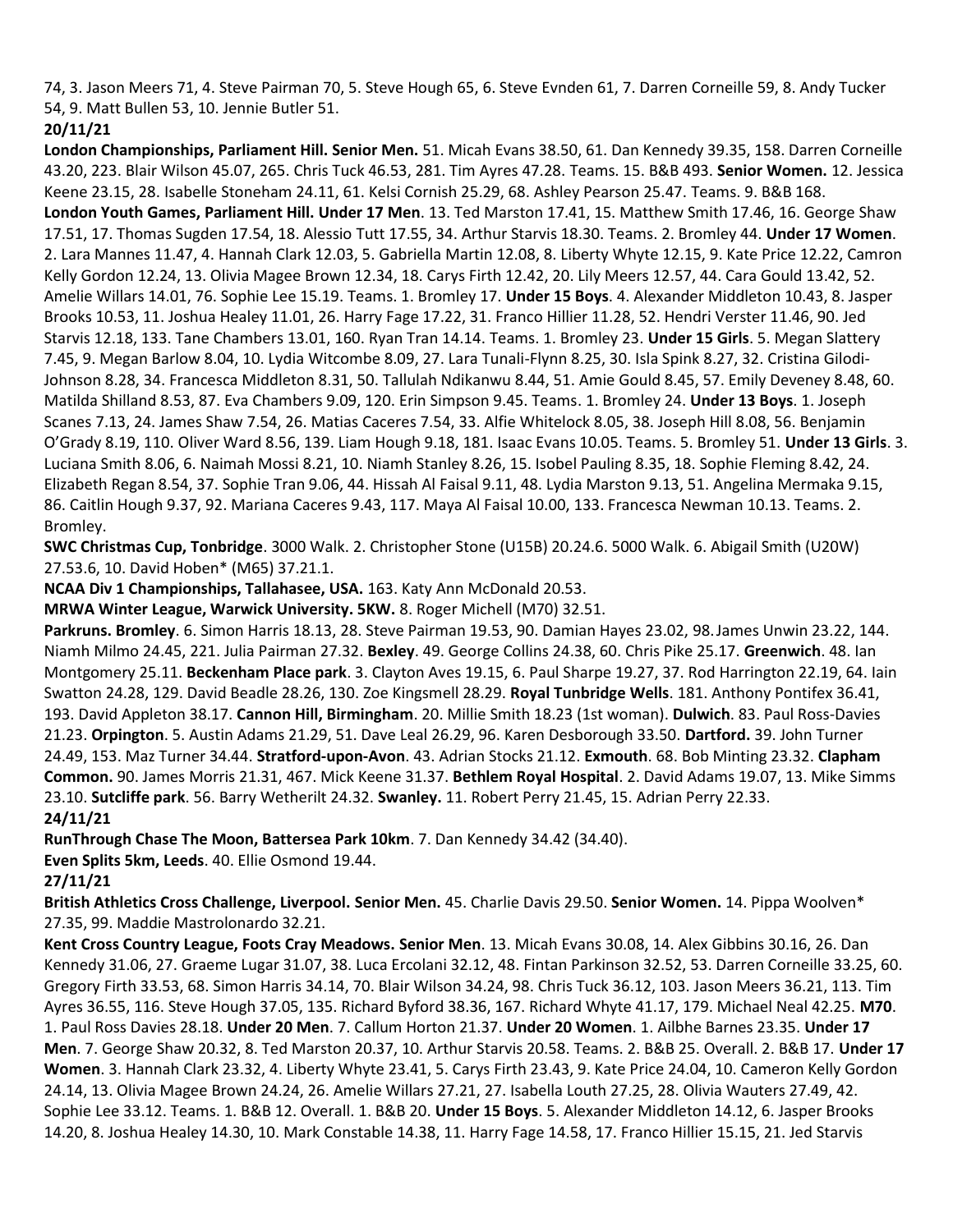15.49, 31. Tane Chambers 16.17. Teams. 2. B&B 19. Overall. 2. B&B 28. **Under 15 Girls**. 2. Megan Slattery 15.31, 11. Lara Tunali-Flynn 16.39, 12. Jessica Kelly 16.40, 13. Isla Spink 16.42, 18. Francesca Middleton 17.12, 20 Matilda Shilland 17.25, 21. Amie Gould 17.30, 29. Eva Chambers 17.47, 30. Emily Deveney 17.49, 33. Kyla Dervish 18.24, 39. Molly Shaw 19.11, 42. Islay Pearson 20.06. Teams. 2. B&B 25. Overall. 1. B&B 22. **Under 13 Boys**. 1. Luas Elmqvist 11.21, 2. Joseph Scanes 11.25, 6. James Shaw 12.15, 20. Benjamin O'Grady 12.52, 28. William Spurie 13.21,38. Oliver Ward 14.00, 46. Jacob D'Cruze Howarth 14.25, 47. Isaac Evans 14.28. Teams. 1. B&B 9. Overall. 1. B&B 38. **Under 13 Girls**. 4. Sophie Fleming 13.04, 10. Lydia Marston 13.48, 13. Beth Regan 14.00, 18. Angelina Mernaka 14.12, 21. Rowan Pearson 14.27, 23. Lea Kyriacou 14.39, 24. Caitlin Hough 14.49, 25. Sophie Tran 14.51, 31. Abbie Lee 15.15, 32. Francesca Newman 15.34, 35. Abigail Williams 15.52. Teams. 2. B&B 27. Overall. 2. B&B 20.

## **Overall Top 3 individuals**

**M70**. 1. Paul Ross Davies

**Under 20 Men**. 3. Callum Horton

**Under 17 Men**. 3. Ted Marston

**Under 17 Women**. 2. Hannah Clark

**Under 15 Boys**. 3. Alexander Middleton

**Under 13 Boys**. 1. Lucas Elmqvist

**Doris Lucas Memorial Trophy** for best overall club in the U20M, U17M, U15B and U13B age groups - **Blackheath & Bromley Royal Bank Of Scotland Silver Salver** for best overall club in the U20W, U17W, U15G and U13G age groups – **Blackheath & Bromley.**

**Parkruns. Bromley**. 3. Thomas Sugden 17.12, 26. Austin Adams 20.39, 66. Damian Hayes 22.36, 182. Sally Smith 26.58, 216. Bernard Wilson 27.53, 306. Mick Keene 31.10. **Bexley**. 62. Chris Pike 26.42. Greenwich. 17. Steve Pairman 21.56. **Beckenham Place park**. 5. Clayton Aves 19.47, 85. David Beadle 27.10, 102. Zoe Kingsmell 28.49. **Lloyd park**. 137. David Appleton 35.48. **Dulwich**. 92. James Morris 21.41. **Orpington**. 91. Karen Desborough 34.28. **Homewood park**. 23. Zoe Wood 26.14. **Dartford**. 48. John Turner 25.57. **Bevendean Down**. 6. Robert Perry 23.26. **Exmouth**. 39. Bob Minting 24.41. **Catford**. 45. Barry Wetherilt 23.25. **Foots Cray Meadows**. 9. Ian Montgomery 26.08, 39. George Collins 1.03.21. **St Mary's**. 16. Adrian Perry 23.34. **Sutcliffe park**. 40. Peter Hamilton 24.27. **Charlton**. 36. Mike Simms 22.50. **28/11/21**

**Club 10 Mile Championships, West Wickham**. 1. Tom Desborough 61.05 (61.05 hcp), 2. Fintan Parkinson\* 64.00 (60.20), 3. Darren Corneille\* 66.20 (58.30), 4. Gareth Evans 67.31 (65.21), 5. Steve Evenden 68.25 (56.35), 6. Ian Scott 70.01 (65.51), 7. Jessica Keene 70.10 (65.50) (1<sup>st</sup> woman), 8. Steve Hough 70.58 (57.48), 9. Nick Kinsey 71.49 (65.49), 10. Matt Bullen 72.13 (57.23), 11. Steve Pairman 75.54 (61.04), 12. Glen Read 85.47 (70.57), 13. David Leal 88.25 (53.35), 14. John Turner 93.53 (60.43). DNF. Blair Wilson. **Bennett Handicap**. 1. David Leal 53.35, 2. Steve Evenden 56.35, 3. Matt Bullen 57.23. **Bennett Cup standings after 5 events.** 1. Gareth Evans 97, 2. Steve Pairman 93, 3. Steve Hough 92, 4. Steve Evenden 90, 5. Darren Corneille 85, 6. Matt Bullen 81, 7. Chris Pike 74, 8. Fintan Parkinson 72, 9. Jason Meers 71, 10. David Leal 61. \* Adjusted time, short course.

**Kent Fitness League, Eltham**. 72. Jennie Butler 41.56.

## **100 years ago in November 1921**

The 5<sup>th</sup> of November is Nicholls Cup Day....""What is defeat? Nothing but education, nothing but the first step to something better" – Wendell Phillips…. The field consisted of 37 Heathens and 51 SL members, and only six of our men finished among the first 25…Our friends too, are rich in members of the promising youngster type, and that's the secret of success! Our "first step to something better" would be a pretty big jump if every individual member of the club started recruiting… next year we must get the Cup back, and the way to do it is not by apathy, but by a general rally and keen look-out for suitable additions to our ranks…so wake up Heathens!

At five-thirty the new Club room was full to overflowing by about 90 hungry souls, and the joints which T. K. Grant and Co had been deputed to carve were very thoroughly dealt with." " Curious features of the day" included "the absence of the usual "pea-souper" ".

The first Kent C AAA Road Walking Championship takes place. The Club finish third behind Herne Hill and Cambridge Harriers. "The roads afforded good going over a course which extended from the Green Man over Blackheath to Woolwich Common, thence to Shooters Hill, Well Hall Station, and home."

About 230 attend the Bohemian Concert at the Midland Hotel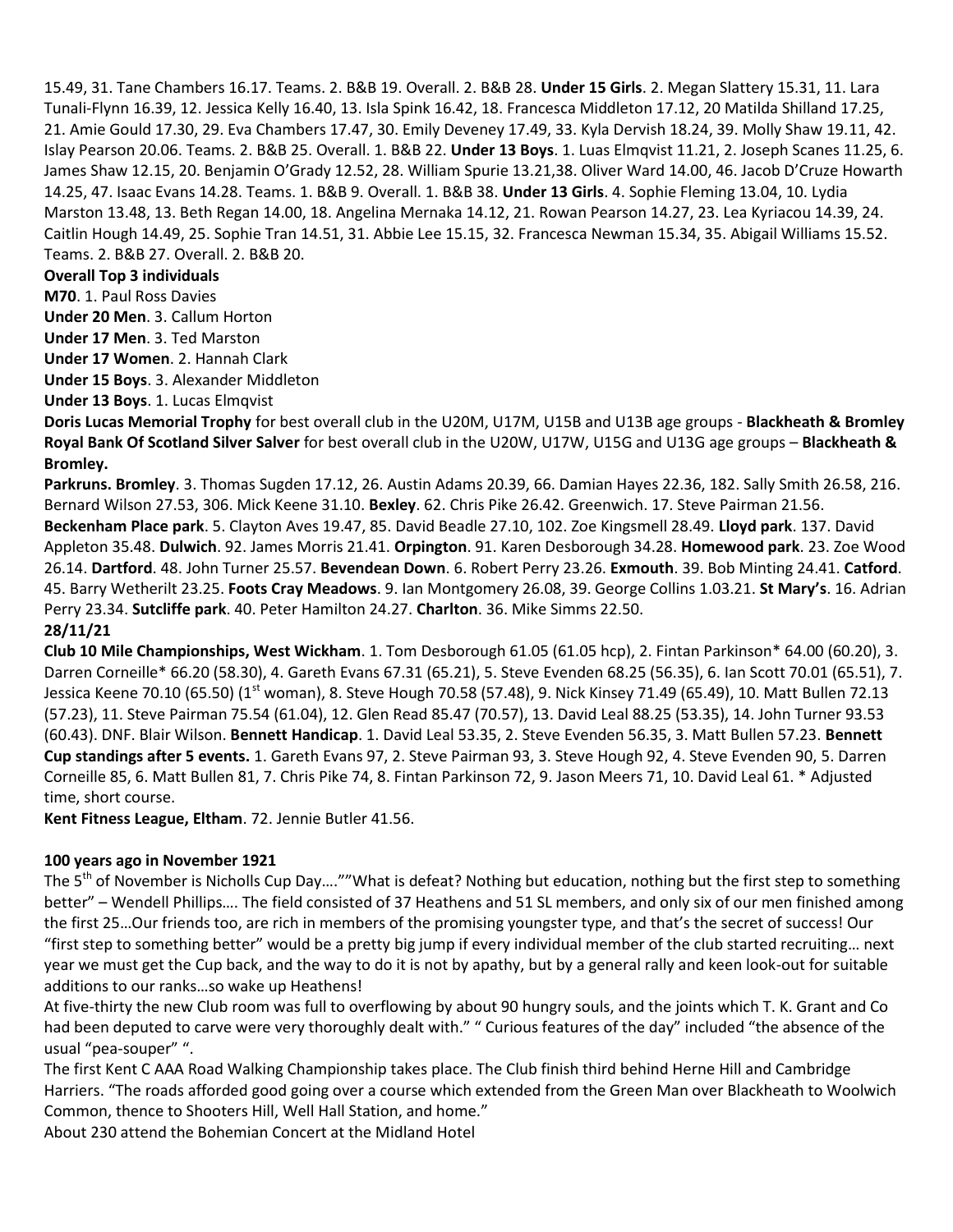## **75 years ago in November 1946**.

The  $16<sup>th</sup>$  of November is the Nicholls Cup race – "The revival of this time-honoured fixture gave the Club a chance to try out its strength early in the season and resulted in a decisive win for Blackheath over our old rivals the SLH and on their own course. We had a satisfactory turn-out of 73 runners...." President Sydney Wooderson finishes 8<sup>th</sup>. "After the race we returned to S.L.H. headquarters and found excellent arrangements for tea, on the cafeteria system, in the hands of Mrs Pirie and other ladies."

Sydney Wooderson and Roger Bannister go head to head as Blackheath's 2<sup>nd</sup> team take on Oxford University H&H at Hayes. Wooderson finishes 3<sup>rd</sup> with Bannister 6<sup>th</sup>. In his book The First Four Minutes, Bannister reveals that ever since he saw Wooderson race the Swede Arne Anderson at the White City on Bank Holiday Monday in 1945 he had wanted to be a runner. "As boys we all have our sports heroes, and Wooderson from that day became mine. I admired him as much for his attitude to running as for the feats he achieved. Sydney Wooderson was a methodical and unassuming athlete who was prepared to give up his time and energy to encouraging young athletes even if they showed no promise of outstanding ability…Sydney Woodrson's run that day inspired me with a new interest that has continued ever since." Later in the book he surprisingly says "I cannot remember when I first met Wooderson." There is a good chance it was the 23<sup>rd</sup> November 1946 with Wooderson as President. (The Gazette report of the race appeared in the December 2020 edition of the Courier)

## **50 years ago in November 1971**

It's the Nicholls Cup race at Hayes and scoring 50 a side Blackheath win 2401 to SLH's 2655. John Baldwin is first home for Blackheath in third place with Ian Wilson  $4^{\text{th}}$ ... "with 7 in 10 and 14 in 20, a strength in depth which our visitors could not match, and which helped to balance the weakness in depth at the other end of the field." Among the other finishers are 6<sup>th</sup> Chris Haines, 54. Roger Michell, 75. Mike Mahoney, 75. Derek Gregory, 93. Brian Stone. "It is worth mentioning the continuing rise to prominence of Richard Coles" (who finished  $15<sup>th</sup>$ ). John Baldwin wins the Club 7.5 Mile Championships for the third time having won it previously in 1963 and 1965. He outsprints Ian Wilson to win by a second.

Past President K. N. Wilkinson passes away after the race "At Hayes that afternoon he organised and assisted in laying the trail for the Nicholls Cup Race and after farewells in the evening he journeyed to Crawley. He passed away shortly afterwards in the sanctuary of his home"

Blackheath win the GLC Championships for the first time at Parliament Hill. John Baldwin is first home in 4<sup>th</sup> with Ian Wilson 8<sup>th</sup>, Bob Richardson 15<sup>th</sup> and Peter Horwood 16<sup>th</sup>. Prior to this there is an IAC race "sponsored by the BBC, and given 40 minutes live coverage in Grandstand"



It's hard to believe that it is now 50 years since Benny Hill galloped into the pop charts with his classic "Ernie (The Fastest Milkman In The West)". Entering the top 30 in November, it hit number one in December and stayed there for four weeks. Former Prime Minister David Cameron named it as one of his Desert Island Discs and even quoted it in the House Of Commons. The song was also accompanied by a pioneering pop video. Now "That's TV" have announced the Benny Hill Show will be part of it's 2021 Christmas Schedule. Hill was remembered at the most recent Kent Cross Country League race at Foots Cray Meadow with more than the odd ribald remark made when the M70 athletes were asked to line up behind the under 20 and under 17 women with the three age groups racing together. Given that one of the septuagenarians had suffered a stroke during the week but insisted on running, it is assumed there was a nurse in attendance. "They won't forget Ernie!"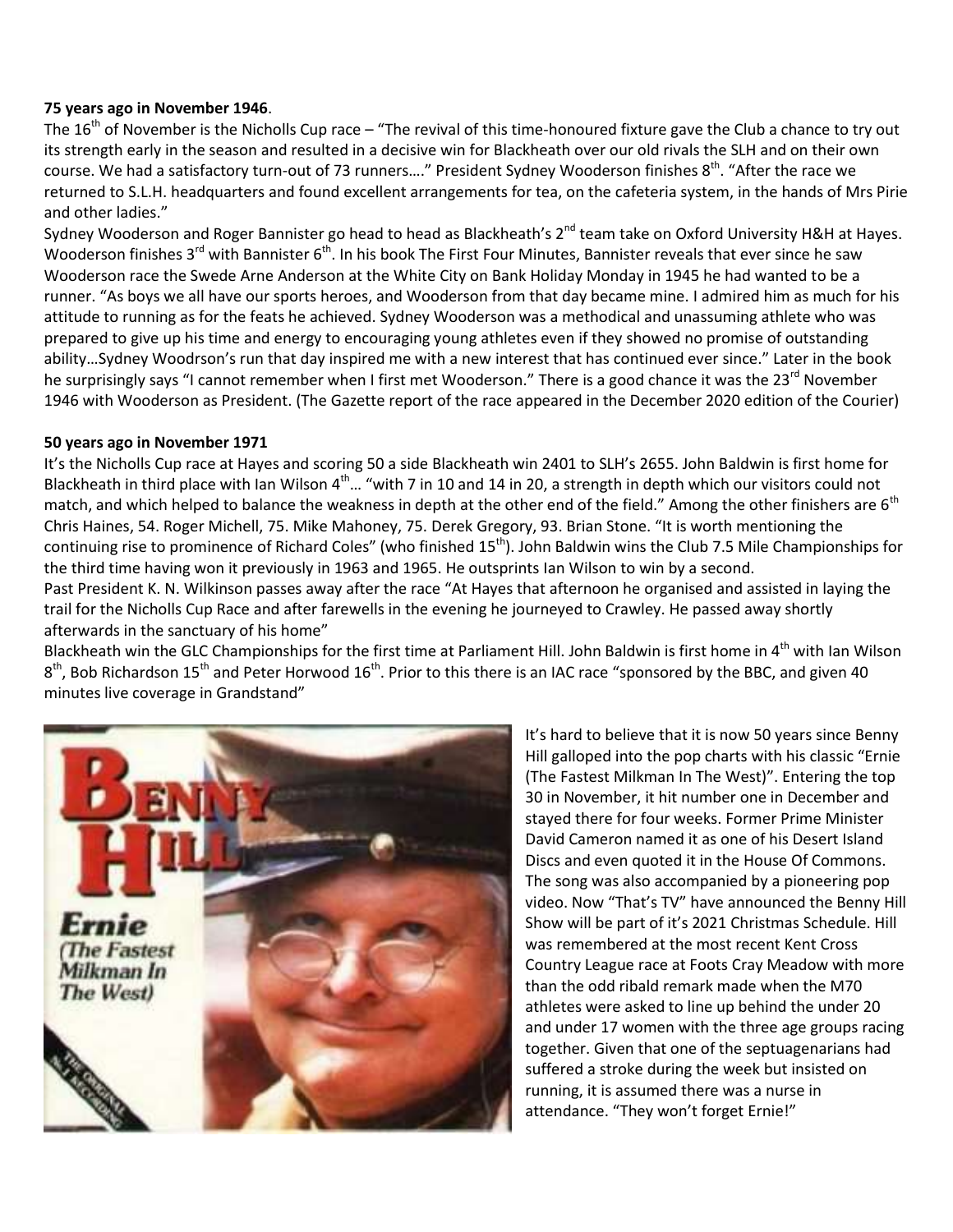#### **25 ago in November 1996**.

John Robinson, representing Northern Ireland, finishes 15<sup>th</sup> in the M50s race at the Vets International Cross Country at Irvine.

Dave Taylor finishes 6<sup>th</sup> in the Margate International Cross Country races and helps the England team to victory. Blackheath are first team in the under 17 mens race with Steve Holmes 5th, Mike Skinner 7th, David Farnham 8<sup>th</sup>, and John Baker 11<sup>th</sup>; and win the U13 Boys as well courtesy of Chris Daniel, Dan Snow, Joe Godsell and Dave Griffin. Gemma Viney wins the under 15 girls race.

At the Heathrow Youth Games at Parliament Hill Michael Skinner leads the Bromley team to victory in Under 17 boys race. He is third with Steve Holmes fourth, John Baker 5<sup>th</sup> and Dan Ayrton 17<sup>th</sup>. In the under 15s Abdi Madar finishes second to Mo Farah with Matt Hill third. Future member Scott Overall is  $15^{th}$ .

Mary Peters opens the new Ladies showers at the Clubhouse and stays for the Orion Mob Match and dinner in the evening. Blackheath win the match with 691 points to Orion's 1519. Mark Watling wins the race and the Club 7.5 Mile Championship.

and trips I have ever been on.

The day after the race we were taken to see the Great Wall: an incredible sight. Climbing the wall with stiff legs was hard work and it was very steep in places. The Chinese children were amused to see a European and some African people hobbling down the steps, sometime backwards to make it easier on the quads!

The banquet after the race was a great event, with no expense spared and a 12 course meal, I still do not know all that I was eating but I tried everything and had a great time. The chinese organisers and people were very frindly and it certainly turned out to be a trip of lifetime.

**Bill Foster** 

### Olympic Champion dines at Blackheath.

Despite being publicly chastised (and caught on camera) for appearing to be somewhat short of 40 winks, I enjoyed the supper immensely where the dear golden lady from the emerald isle was in attendance. She had formally opened the ladies showers in the afternoon but unfortunately our photographer (official or otherwise) was unable to capture that more worthy event !



I am of course referring to Mary Peters, the past Olympic and Commonwealth Pentathlon Champion who charmed us all with a talk of her experiences. As a teenage girl, her father had bought her a couple of tons of sand for one of her birthdays to assist with her training, when at the time she would much rather have received all the normal things that we all know teensores demand

Mary spoke quite openly of her true-grit determination, especially to training and having to gain weight and to really helieve that she was capable of winning 1 This finally paid off with gold in the Pentathlon and I feel the was quite modest of her great achievements to athletics and Great Britain over the years.

It is worth noting that she has since attended every Olympics in some official capacity or another.

She recalled the hype in the '84 Olympics at Los Angeles surrounding Zola Budd and the famous incident on the track and joked of a very topical song going around the studium.

'its a long way to trip a Mary' - (on the Decker label)

For one so entertaining and worthy of recognition, I stayed wide awake.

Mary closed with some of her priorities or 'Recipe of Life" which equate to her "important words" and these may be helpful to us all:

5 most important: I am proud of you. 4 most important: What is your opinion ? 3 most important: If you please 2 most important: Thank You. land the least important... is I.

If only there were more Mary Peters' in life (and athletics!) A big 'Thank You' goes out to Mary and those parties responsible for organising the day.

Jonathan Brown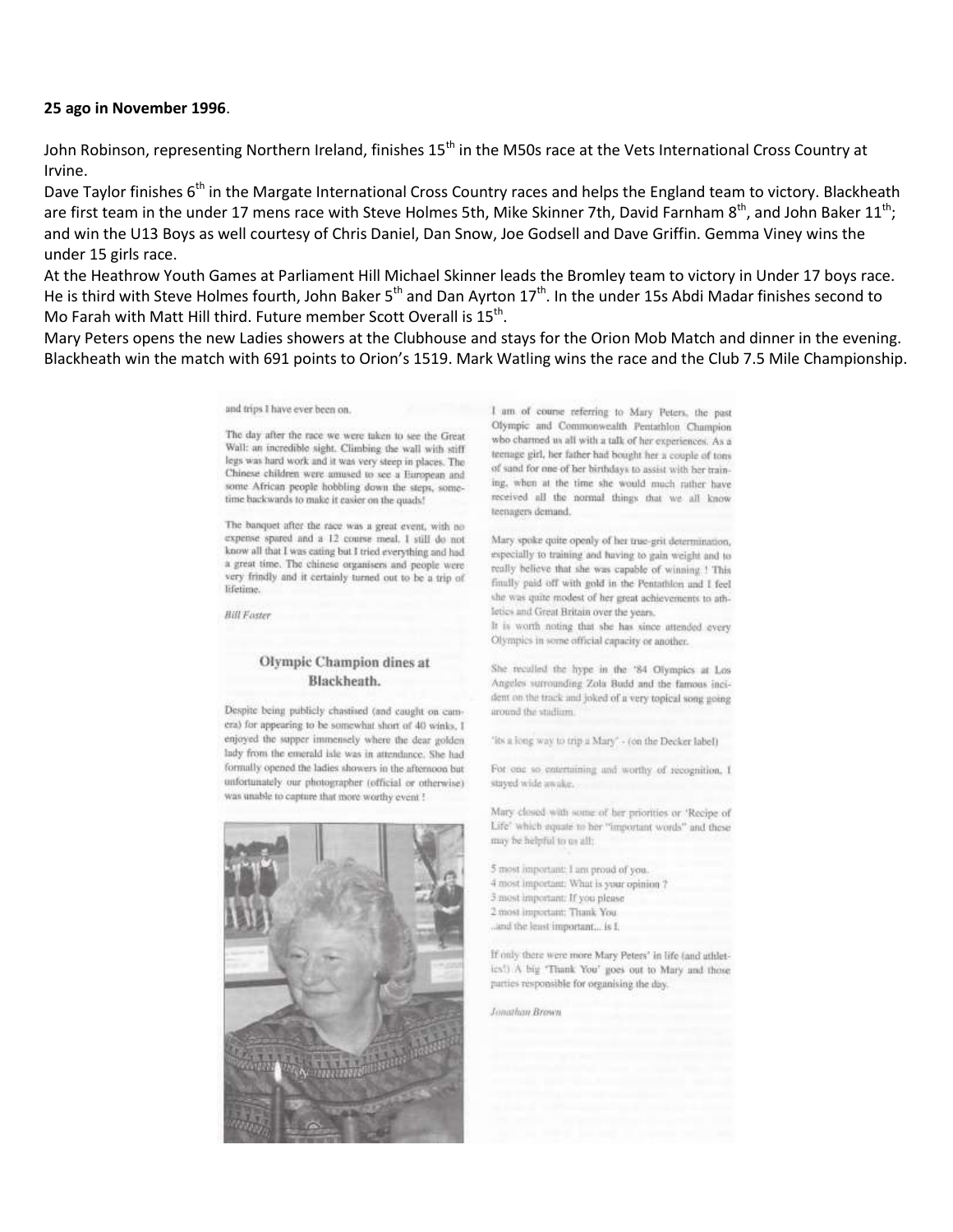### **Rankings 2021**

### **Under 23 Men**

100. 4. Jeriel Quainoo 10.26, 11=. Korede Awe\* 10.42 400. 6. Ethan Brown 46.62, 11. Sam Reardon 46.97. 800. 8. Alex Botterill\* 1.46.52, 23. Angus Harrington 1.48.90 3000s/c. 10. Lewis Mills 9.15.76, 11. Lewis Harknett 9.17.12. 110H. 13. Rico Cottell 14.87 HJ. 5. Kelechi Aguocha 2.13, LJ. 14=. Ben Sutton 7.13. TJ. 25. Toby Dronfield 14.20 PV. 14. Barnaby Corry 4.40 DT. 7. Dele Aladese 48.35, 20. Dillon Claydon 41.66 JT. 25. Angus Harrington 54.98.

### **Under 23 Women.**

100. 2. Immanuela Aliu 11.41, 19. Amber Anning\* 11.78, 22. Faith Akinbileje 11.82. 200. 3. Amber Anning\* 23.38, 4. Immanuela Aliu 23.44, 23. Faith Akinbilje 24.11, 28. Louise Evans 24.18, 400. 2. Amber Anning\* 51.78, 17. Holly Mpassy 55.66. 800. 3. Katy Ann McDonald 2.01.67, 30. Amarisa Sibley 2.09.44 1500. 28. Katy Ann McDonald 4.25.95 3000. 4. Fleur Todd-Warmoth 9.19.77. 2000s/c. 4. Yasmin Austridge 6.45.81, 9. Morgan Squibb 7.01.14, 25. Ailbhe Barnes 7.39.20. 3000s/c. 6. Yasmin Austridge 10.45.04. 3000W. 7. Abigail Smith 15.35.51 5000W. 8. Abigail Smith 27.53.6 HJ. 7. Rebecca Hawkins\* 1.76. LJ. 4. Funminiyi Olajide\* 6.28 TJ. 11. Amelia Gray\* 12.11, 15. Mary Adeniji 11.97. PV. 13. Lois Warden 3.55 SP. 2. Nana Gyedu 15.02 DT. 3. Zara Obamakinwa 49.05, 10. Hannah MacAulay 44.81. JT. 1. Bekah Walton 54.27, 4. Lauren Farley 50.20. HT. 28. Molly Walsh 48.72.

### **Under 20 Men**

100. 2. Jeriel Quainoo 10.26 200. 14. Jeriel Quainoo 21.70, 24. Charles Nortey 21.8. 400. 4. Sam Reardon 46.97, 14. Pablo Seema Roca 48.74, 16. Jeriel Quainoo 48.85. 800. 12. Henry Fisher 1.50.59, 13. Sam Reardon 1.50.68. 400H. 17. Luke Dronfield 56.55 TJ. 16. Toby Dronfield 14.20, 29. Jacob Byfield 13.50. PV. 12. Barnaby Corry 4.40, 25. Ethan Kitteridge 4.13, 27. 10. Ben Platt 4.10. SP. 5. Dillon Claydon 15.46 DT. 5. Dillon Claydon 49.31.

**Under 20 Women**.

100. 10. Faith Akinbileje 11.82. 200. 10. Faith Akinbileje 24.11, 17. Kaliyah Young 24.52. 400. 6. Holly Mpassy 55.66, 15. Amarisa Sibley 56.76